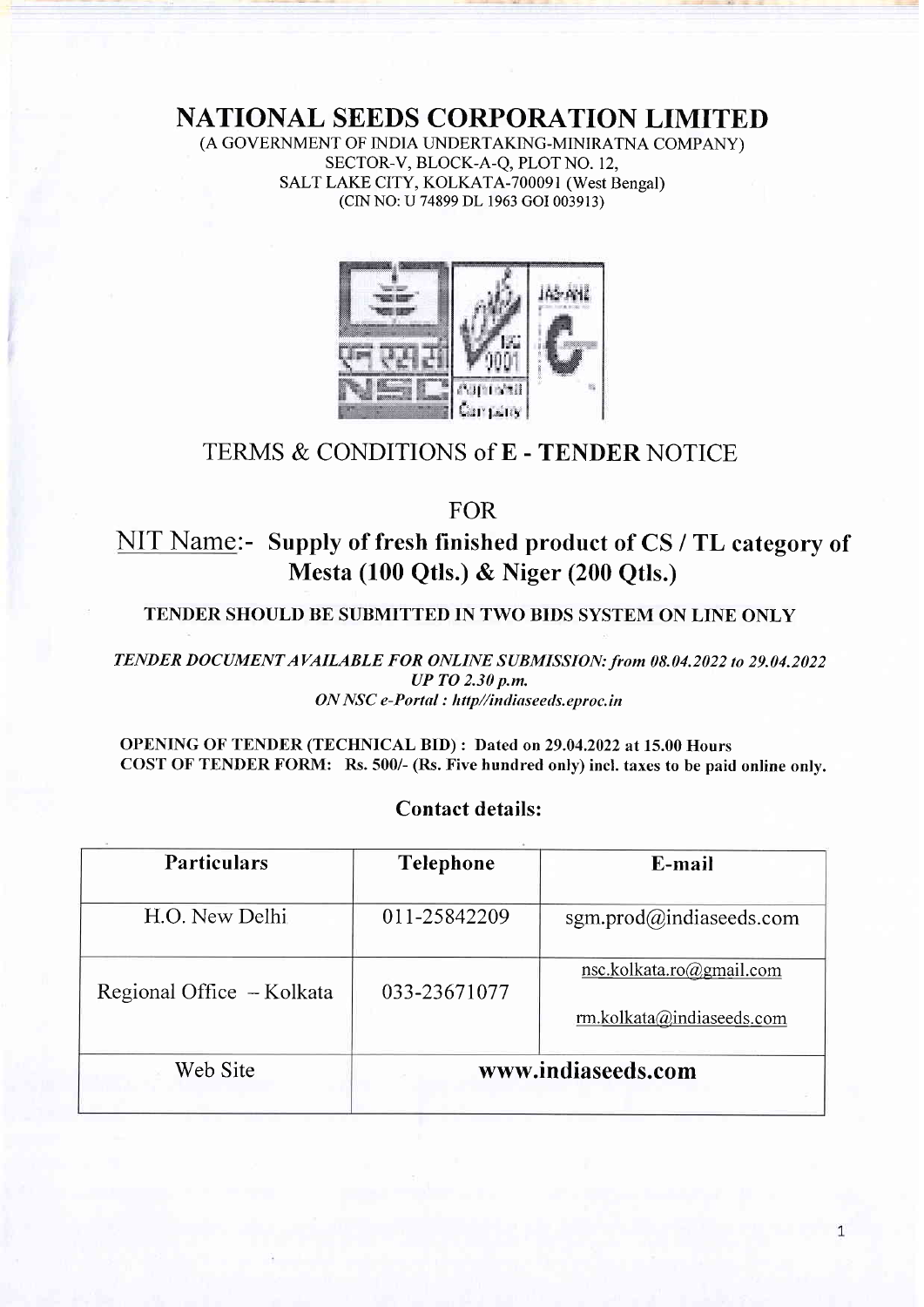NATIONAL SEEDS CORPORATION LIMITED (A GOVERNMENT OF INDIA UNDERTAKING) SECTOR-V, BLOCK-A-Q, PLOT NO. 12, SALT LAKE CITY, KOLKATA-700091 (West Bengal) (CIN NO: U74899DL 1963cOI003913)

### TENDER DOCUMENT INDEX

| <b>INDEX</b>   |                                         |          |  |  |
|----------------|-----------------------------------------|----------|--|--|
| <b>SN</b>      | <b>Description</b>                      | Page No. |  |  |
|                | Notice Inviting E-Tender (NIT)          | 3        |  |  |
| $\overline{2}$ | Instruction to Tenderer - ONLINE MODE   | $4 - 5$  |  |  |
| $\overline{3}$ | Terms & conditions                      | $6-9$    |  |  |
| $\overline{4}$ | Requirements of technical bid           | 10<br>S  |  |  |
| 5              | Format of Price Bid                     | 11       |  |  |
| 6              | Check list for Technical Bid evaluation | 12       |  |  |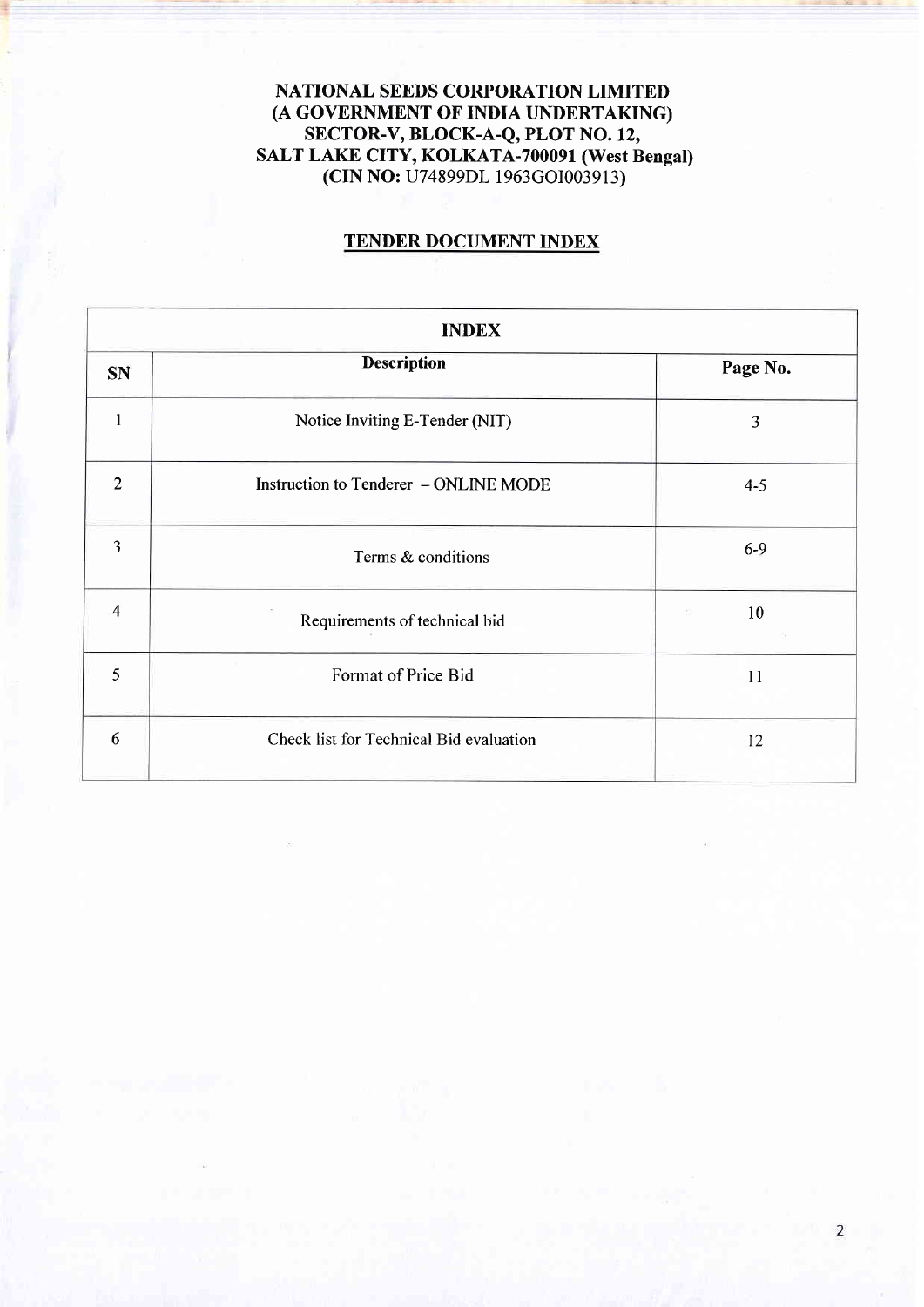#### NATIONAL SEEDS CORPORATION LIMITED (A GOVT. OF INDIA UNDERTAKING MINIRATNA COMPANY) REGIONAL OFFICE: KOLKATA - 700091 (WB) (CIN NO: U 74899 DL 1963 GOI 003913)

#### No: Prodn-01/NSC-KOL/2022-23/ Dated: 08.04.2022

#### '' E - TENDER NOTICE ''

National Seeds corporation Ltd. (NSC) , REGIONAL OFFICE , KOLKATA-700091 (West Bengal) invites online e-tenders (in Two Bid System) for Supply of fresh finished product of CS / TL category of Mesta (100 Qtls.) & Niger (200 Qtls.) as detailed below:-

- l. Name of Work Supply of fresh finished product of CS / TL category of Mesta (100 Qtls.) & Niger (200 Qtls.) 2. Supply Location Ex-Godown & FOR – Odisha (Delivery at multilocations in different blocks of Odisha state)
- 3. Supply Period Within 7-10 days from the date of placement of confinned order 4. Earnest Money Rs. 50,000/- (Rupees Fifty Thousand only) to be paid online.
- 5. Tender cost **Rs 500/-** (Rupees Five Hundred only) to be paid online 6. Last Date & Time for 29.04.2022 up to 14.30 hours.
- submission of tender
- 7. Date & Time for opening of 29.04.2022 at 15.00 hours. Technical Bids
	- 1. Tender document will be available on NSC e-Poftal:https://indiaseeds.eproc.in Up to 29.04.2022 till 14.30 hours for up loading.
	- 2. The eligibility criteria for participation are given in the tender document.
	- 3. Parties participating for Tender, EMD amount should be submitted online along with cost of tender document.
	- 4. (Technical bid) may be opened on 29.04.2022 at 15.00 hours. (Price bid) will be opened on suitable date  $\&$  time.
	- 5. Tenderer should submit both Technical bid and Price bid strictly as per instructions to tenderers given in the tender documents.
	- 6. Tender not accompanied with requisite amount of EMD  $&$  Tender cost and not submitted as per instructions contained in the tender document are liable for rejection.
	- 7. The Corporation reserves the right to accept or reject anylall tenders without assigning any reason whatsoever and decision of the Corporation shall be final and binding on tenderer.

leur 1

(P.K.Patnaik) Regional Manager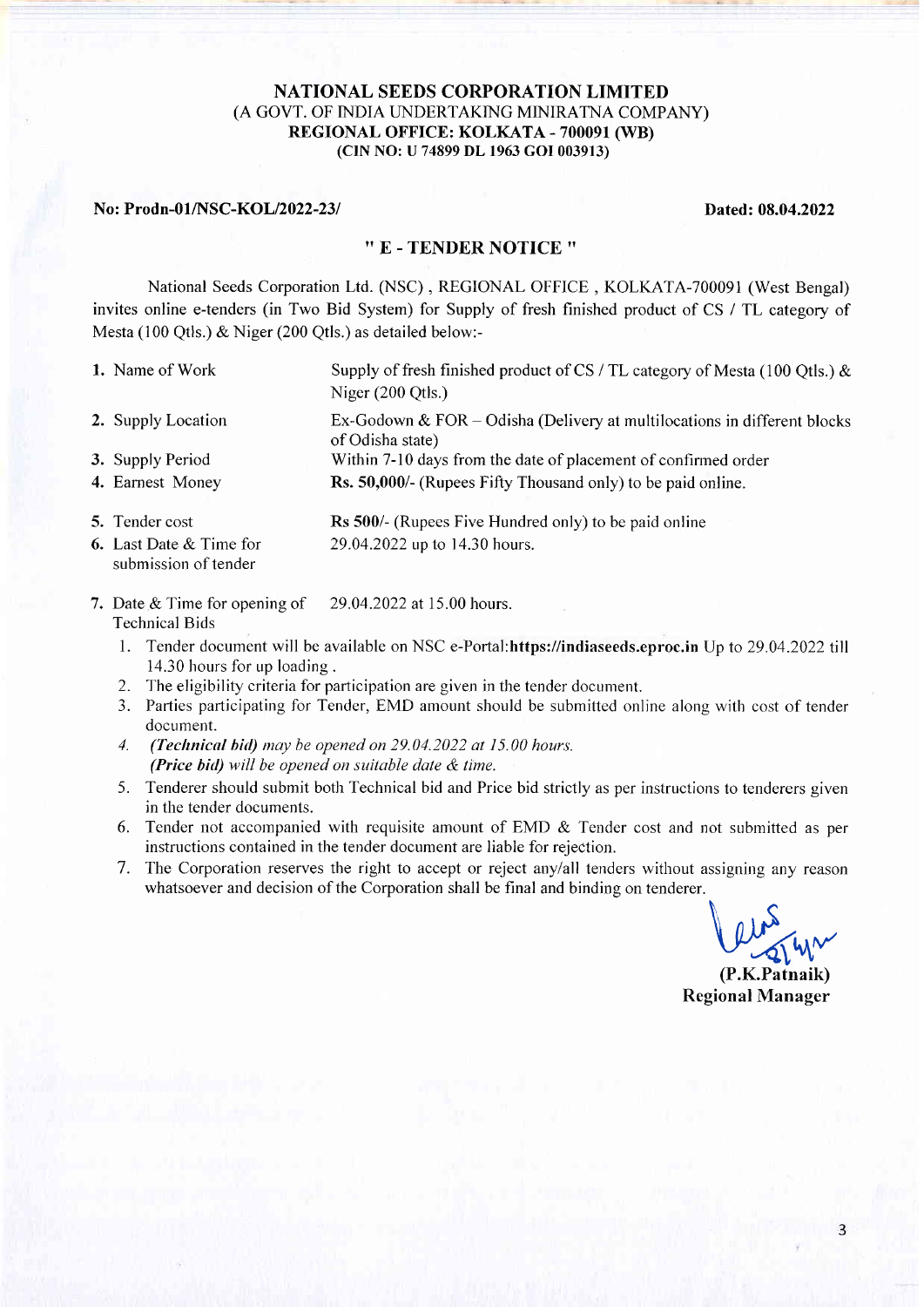#### INSTRUCTIONS TO BIDDER - ONLINE MODE

#### DEFINITIONS:

. Cl India Private Limited: Service provider to provide the e-Tendering Software.

. NSCL e-Procurement Portal: An e-tendering portal of National Seeds Corporation Limited ("NSCL") introduced for the process of e-tendering which can be accessed on https://indiaseeds.eproc.in.

#### . ACCESSING / PURCHASING OF BID DOCUMENTS :

. It is mandatory for all the bidders to have Class-III Digital Signature Certificate (With Both DSC Components, i.e. Signing & Encryption) from any of the licensed Certifying Agency under CCA, Ministry of Electronics and Information Technology, Government of India to participate in e-tendering portal of NSCL. Bidders can see the list of licensed CA's from the link www.cca.gov.in Cl India Pvt. Ltd. also facilitate Class III Digital Signature Certificate (With Both DSC Components, i.e. Signing & Encryption) to the bidders. Bidder may contact C1 India Pvt. Ltd. at mobile no. +91-8130606629 for DSC related queries or can email at vikas.kumar@c1india.com

. To participate in the e-bid, it is mandatory for the Applicants to get themselves registered with the NSCL e-Tendering Portal (https://indiaseeds.eproc.in) to have a user ID & Password which has to be obtained by submitting a non-refundable annual registration charges of Rs. 3416/- inclusive of all taxes through online mode. Validity of Registration is 1 year.

The amendments / clarifications to the tender, if any, will be posted on the NSCL e-Tendering Portal (https://indiaseeds.eproc.in).

. To participate in bidding, bidders have to pay EMD (refundable) as per the amount mentioned in the tender document online through NEFT/RTGS after generating E-challan from https ://indiaseeds.eproc.in.

. To participate in bidding, bidders have to pay Tender Processing Fee of Rs. 570/ inclusive of all taxes (Non-refundable) through online mode (internet banking/debit card/credit card).

. The Bidder may modify or withdraw their bid after submission prior to the Bid Due Date. No Bid shall be modified or withdrawn by the Bidder after the Bid Due Date and Time.

. Both'EMD'and'Tender Document Fee'are mentioned in individual tender document as published at NSCL e-Tendering Portal (https://indiaseeds.eproc.in).

. For helpdesk, please contact e-Tendering Cell and Help Desk Support Monday to Friday Ph:  $0124 - 4302033/36/37$ , nsclsupport $@c1$ india.com.

. It is highly recommended that the bidders should not to wait till the last date of bid submission to avoid complications like internet connectivity issue, network problems, system crash down, power failure, browser compatibility issue, system compatibility issue, improper digital signature certificate problem etc. In view of this context, neither M/s National Seeds Corporation Limited nor M/s. C1 India Pvt. Ltd will be responsible for such eventualities.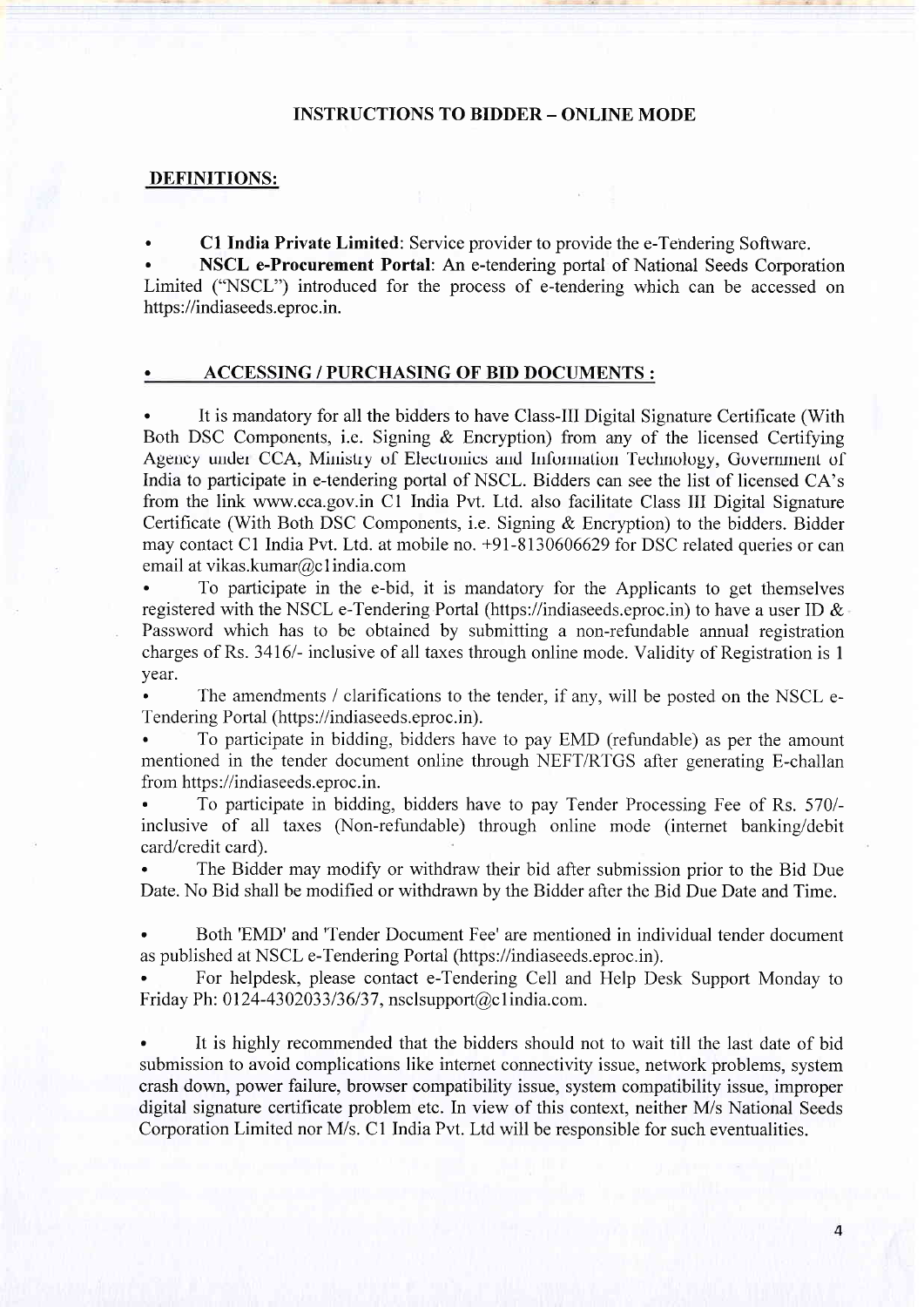#### II. P REPARATION & SUBMISSION OF APPLICATIONS:

. Detailed NIT may be downloaded from NSCL e-tendering portal and the Application may be submitted compulsorily online mode following the instructions appearing on the screen / NIT.

. Vender can pay tender document Fee as per tender document online through Internet Banking / Debit Card / Credit Card.

A Vendor manual containing the detailed guidelines for e-tendering system is also available on the portal.

#### UI. M ODIFICATION / SUBSTITUTION / WITHDRAWAL OF BIDS :

. The Bidder may modify, substitute or withdraw it's e-bid after submission prior to the Bid Due Date. No Bid shall be modified, substituted or withdrawn by the Bidder on or after the Bid Due Date.

. Any alteration/ modification in the Bid or additional information supplied subsequent to the Bid Due Date, unless the same has been expressly sought for by the NSCL, shall be disregarded.

. For modification of e-bid, bidder has to detach its old bid from e-tendering portal and upload/ resubmit digitally signed modified bid.

. For withdrawal of bid, bidder has to click on withdrawal icon at e-tendering portal and can withdraw it's e-bid,

#### IV. OPENING AND EVALUATION OF APPLICATIONS :

. Opening of Applications will be done through online process. However, Corporation reserves the right for evaluation and decision based on tender submitted online.

. NSCL shall open documents of the Application received in electronic form of the tender on the Application due date i.e. in the presence of the Applicants who choose to attend. NSCL will subsequently examine and evaluate the Applications in accordance with the provisions set out in the Tender Document.

. The price bid will be opened of the responsive applicants. The date of opening of price bid will be notified later on.

#### . DISCLAIMER :

The vender must read all the instruction in the RFP and submit the same accordingly.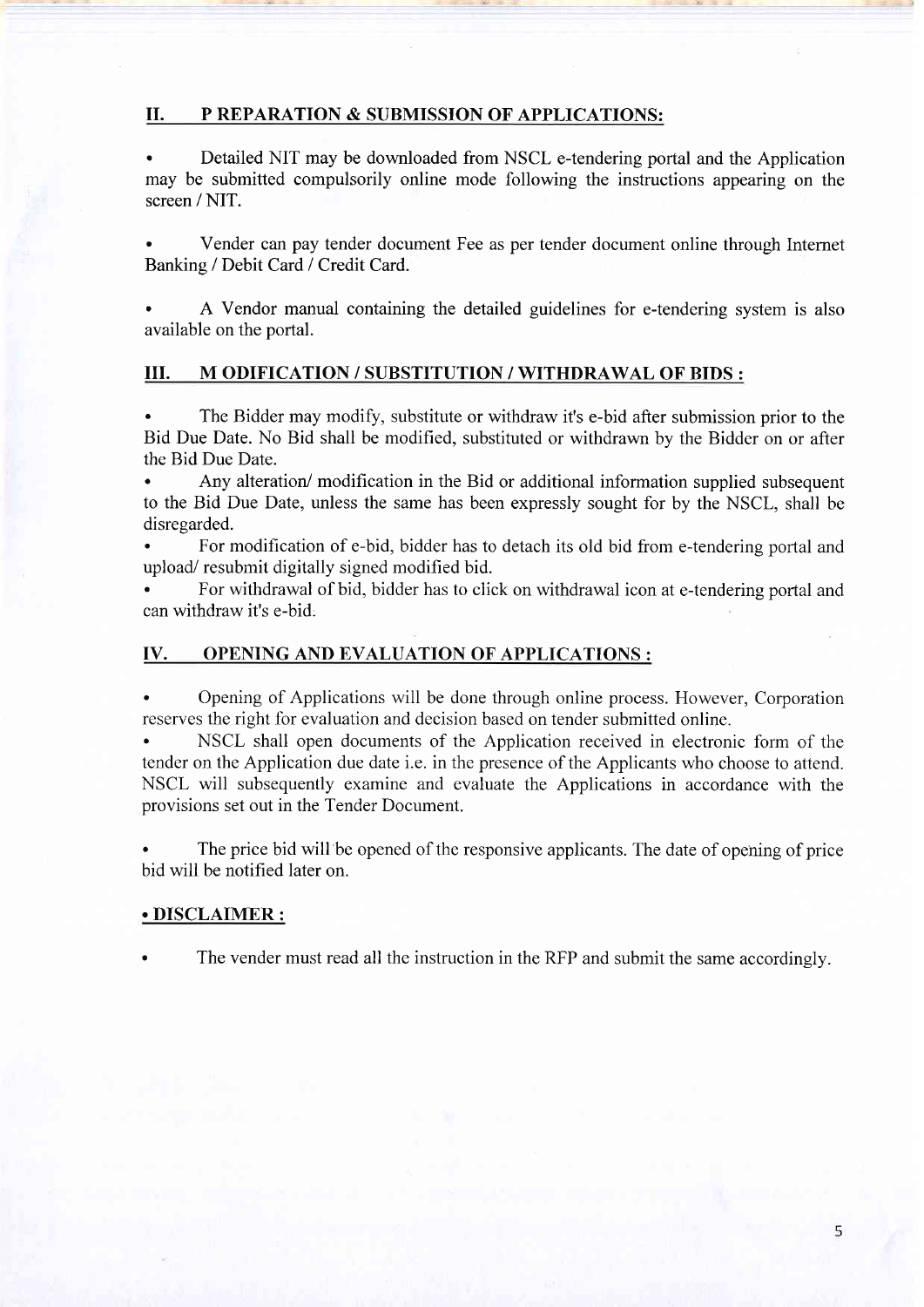#### INVITATION OF COMPETITIVE BID FOR PURCHASE OF SEED

National Seeds Corporation Limited(NSC) intends to purchase the following quantity of Certified Seeds/Truthfully Labelled seeds, duly packed and tagged in NSC bags; from reputed seed producers/organizerslfrms/cooperative societies and seed companies for sowing during Kharif 2022 through sealed tender under two bid system.

| Sr.<br>No. | Crop  | <b>Variety</b>                                     | <b>Class</b> | Quantity<br>(in Otls.) |
|------------|-------|----------------------------------------------------|--------------|------------------------|
|            | Mesta | HS-4288/JRM-5/JRM-3/AMV-7/<br><b>JRSH-1/MT-150</b> | CS/TL        | 100                    |
| ۷.         | Niger | KBN-1/DNS-4/BNS-11/JNS-30/JNS-28                   | CS/TL        | 200                    |
|            |       | <b>Total</b>                                       |              | 300                    |

- 1. Tender document will be available on NSC e-Portal:https://indiaseeds.eproc.in upto 2:30 PM of 29.04.2022 for uploading.
- 2. Parties participating for tender will submit Tender fee as well as EMD online.

#### TERMS AND CONDITIONS:

1. Rate shall be quoted in Rs./Qtl. on 'Ex-Godown' & 'FOR - Odisha' (Delivery at multilocations in different blocks of Odisha state) basis for finally cleaned/graded, tested and packed quantity in NSC packing (exclusive of bag weight). The rate shall be all inclusive and no other claim on account of taxes etc., if any, leviable shall be entertained.

The tender shall be accompanied with tender fee (non-refundable) of Rs. 500/-  $\&$  interest free EMD of Rs. 50,000/- (Rupees Fiffy Thousand Only) to be deposited online.

Tender without tender fee and EMD will be rejected. EMD of unsuccessful tenderers accept the lowest bids whose offers total to 100% tendered quantity, will be retured through account payee cheque/RTGS within 45 days of tender opening. Outstanding amount if any of the tenderer with NSC will not be considered as EMD.

Micro small enterprises MSE's registered with NSIC or any other body specified by Ministry of MSME, for such works are exempted from payment of Tender fee as well as EMD. Security deposit however, will have to be deposited in the case of grant of work.

2. The technical bids will be opened on29.04.2022 at 03:00 p.m. in Regional Office, Kolkata followed by opening of price bids of those tederers who qualify technically.

#### 3. Price Negotiation : In the event of quoted price not being justifiable by management , negotiation can be called for with L-l party.

- 4. In case L-1 bidder fails to supply the total required quantitites, the NSC will split the order among next two or more tenderers and any counter offer made thereafter by L-2, L-3, etc. shall not be treated as deemed to be negotiations.
- 5. In case L-l bidder fails to supply the seed due to any reason then NSC reserves the right to place order with L-2 party. In such cases the EMD of L-1 party will be forfeited and the party will be black listed by NSC.
- 6. The tenderer will submit a properly labeled/sealed representative sample of lKg. seed of each variety of crop at the time of finalization of the bid.
- 7. The tenderer's offer shall be valid for at least 180 days and supply will be completed within 7-10 days from the date of placement of confirmed order.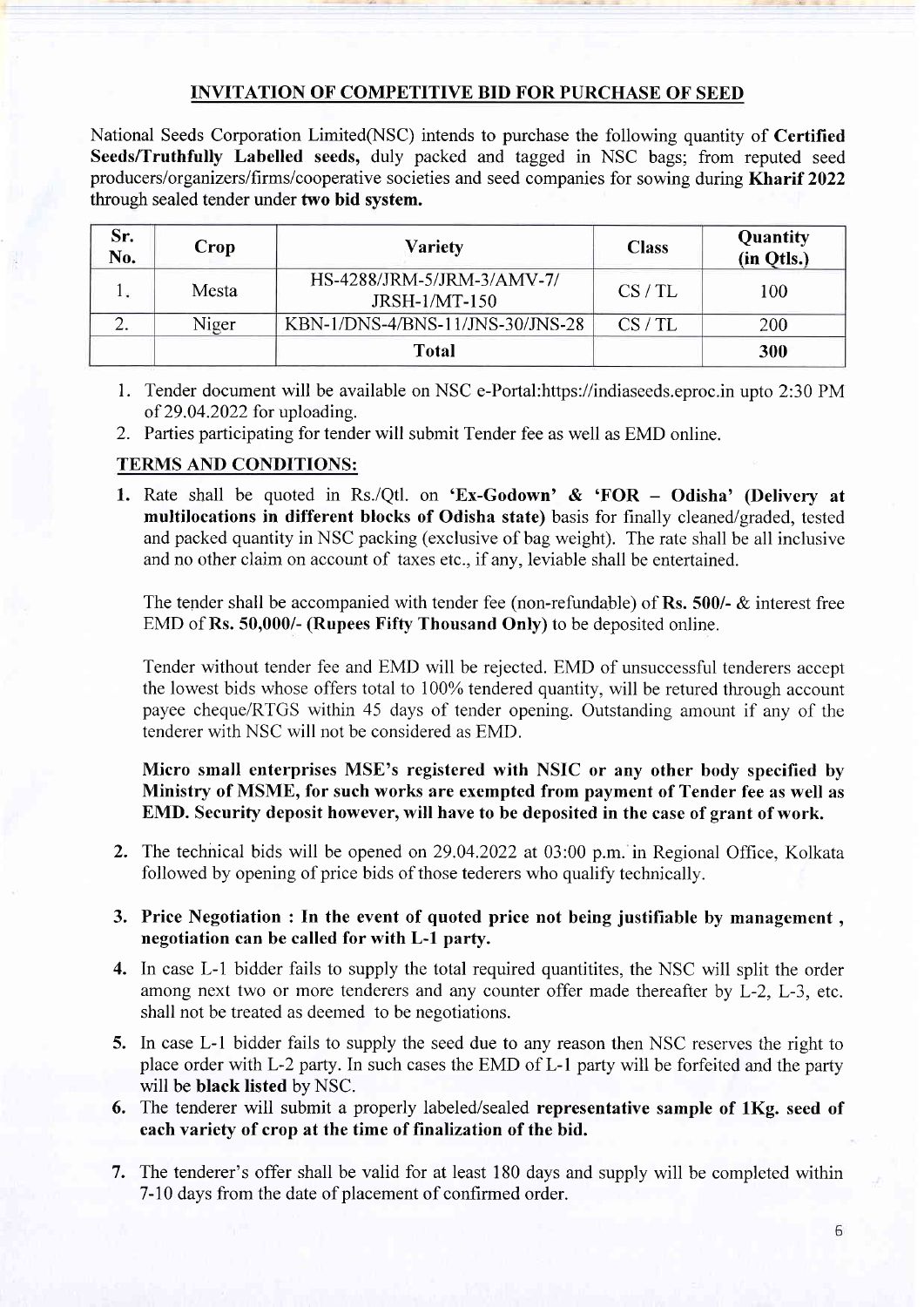- 8. (a) NSC will issue letter of Intent / Purchase order to the successful bidders immediately on taking decission on the offers. NSC shall also issue need based demand Letter/ despatch order. Supply Shall commence on  $5<sup>th</sup>$  day of demand letter/despatch order issued by NSC and should be completed within stipulated period or cut-off date. NSC will not be responsible for supply beyond the stipulated time.
- (b) The supplier shall sign an agreement on receipt of Letter of Intent/ Purchase Order within 5 days and remit security deposit as per clause 11 of terms and condition.
- 9. Failure to deliver less than 90% of approved quantity, penalty shall be imposed by NSC  $\omega$ 10% of the value of the shortfall beyond 90% in the supply at the rate agreed to. For delayed supplies, a penalty of Rs. 1% of value of seed delivered late per week or part thereof limited to 5%. However, NSC shall be free to take other remedial measures like cancellation of order. purchase from other source at the risk  $\&$  cost of supplier.
- 10. The successful tenderer shall remit interest free Securify Deposit Rs. 1,00,000/- (Rupees One Lakh only) in the form of Demand Draft drawn or through RTGS in favour of National Seeds Corporation Ltd., Kolkata. This deposit shall be remitted within five working days from the date of receiving the NSC's purchase order/ intimation. Failure to remit the Security Deposit will imply forfeiture of EMD. The EMD deposited alongwith the tender will be adjusted against security deposit. The bid security may also be accepted in the form of Insurance Surety bonds, Fixed Deposit receipt, Banker's cheque or Bank Guarantee from any of the commercial banks.
- 11. The successful tenderer shall at his own cost will execute an agreement with NSC on nonjudicial stamp paper of required value preferably Rs.-100/- for arranging the supply as per these terms and conditions, signing on each page of the Terms and Condition and submit the same to NSC alongwith the Security Deposit.
- 12. The Seed shall be processed and packed as per NSC's requirement at the supplier's premises at his cost and expense. NSC shall have the right to inspect the operation from time to time.
- 13. The tenderer will arrange for the SCA'a permission for packing the offered/accepted quantify in NSC bags supplied by NSC, while NSC will issue letter to SSCA for the same, if required.
- 14. The tenderer shall make available to NSC a copy of the Release Order/Certificate issued by the State Seed Certification Agency (SSCA) for each lot delivered to NSC.
- 15. NSC may draw representative samples of seed lots offered by the tenderer for testings in own lab or any other laboratory identified by NSC. Only the lots cleared by both the SCA and NSC will be accepted by NSC. NSC will draw samples for 25% more quantity than the supply order, to ensure that in event of failure of any lot in QCL there should be no shortfall in the supply from the ordered quantity.
- 16. NSC will supply the packing material-bags and labels, while the tenderer will provide the certihcation tag. thread, seal and treatment material essentially and arrange the packing, sealing, labeling, tagging, stacking, weighment and loading at his own cost. In case of nonreadiness of the bags with NSC the tenderer may arrange printing of packing material after taking due permission from NSC and as per standard packing size prescribed by SSCA.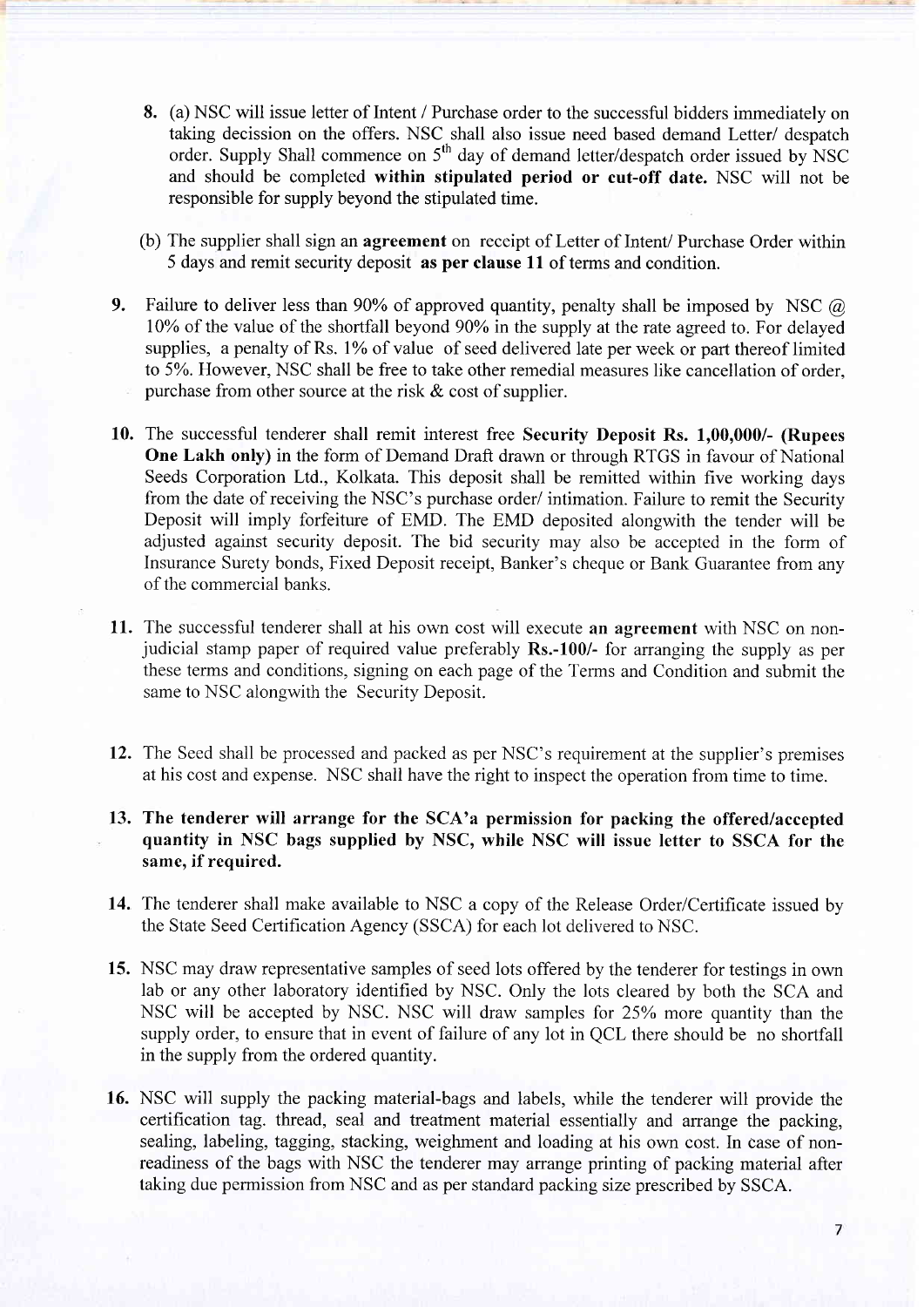- 17. The seed stock shall conform to the quality specifications prescribed in the Minimum Seed Certification Standards-20l3 or as amended from time to time and shall possess good physical appearance and lusture to NSC's satisfaction.
- 18. Tenderer failure to arrange the supply as per the Terms & Conditions will entitle NSC to cancel the order and arrange the supply of material from the next party in the tender at the cost and risk of the defaulting tenderer.
- 19. NSC may increase/decrease the final requirement from the quantity in the NIT & seed shall be purchased only on need basis. Normally, the increase or decrease may not exceed 50%, of the NIT quantity.
- 20. If required, NSC may repeat the order for the additional quantity within four months from the date of Security Deposit remittance with mutual consent.
- 21. 70% payment will be released through NEFT/RTGS after 30-40 days of the supply and within 30 days after the receipt of bills verified by Area Office of receiving unit subject to fulfilling the requirements set out in the Terms & Conditions.
- 22. NSC will retain 30% payment along with the Security Deposit for 150 days from the date of last supply as performance guarantee.
- 23. The Tenderer shall, at his cost, take back part or full quantity of such stock found not conforming to standard set out for the purpose.
- 24. In the event of any dispute/complaint with reference to the seed quality, if supplier is unable to prove/establish genuineness of the supplied seed, he shall bear the loss/damage, if any, sustained by NSC to the relevant extent.
- 25. Conditional offers shall not be accepted and the tenderer shall not impose any additional term & condition.
- 26. NSC reserves the right to accept / reject any or all the tenders without assigning any reason whatsoever.
- 27. In case any dispute arises between NSC and the other party due to any term or matter, both the parties will opt to resolve it through mutual understanding and discussion. In case, dispute remains even after discussion, then it shall be binding upon parties to resolve issue under the provisions of Arbitration & Conciliation Act, 1996 as amended from time to time. Under this provision, the Chairman-cum-Managing Director, National Seeds Corporation Limited with the concurrence of both the parties shall appoint Sole Arbitrator to resolve the issue and both the parties will have to abide by the decision. The parties will bind to resolve this dispute through arbitration before going to court of law. The arbitration shall be conducted at New Delhi and shall be in English Language. The court of Delhi shall have the iurisdiction.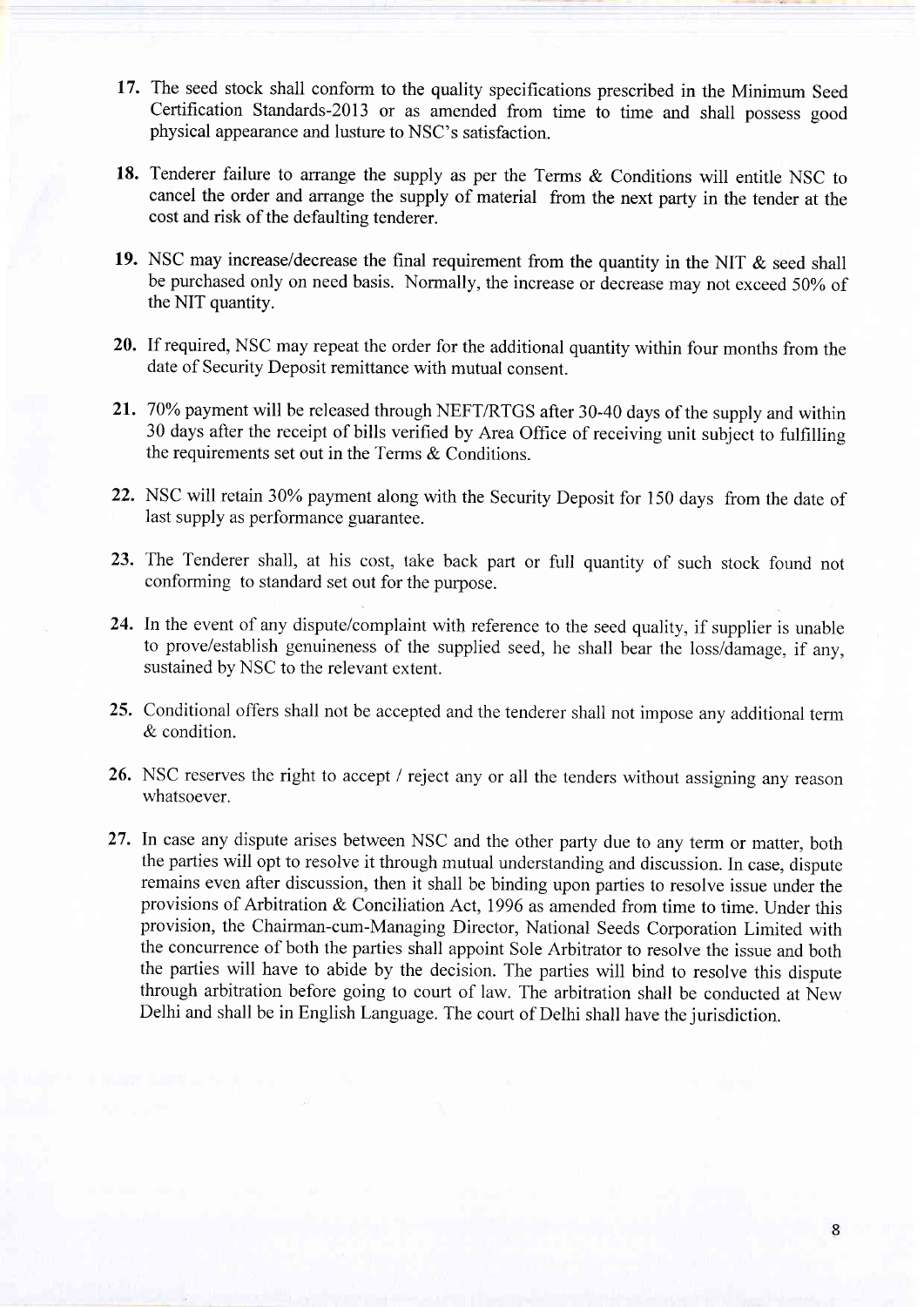#### OTHER TERMS AND CONDITIONS:

- 1. NSC shall not be responsible for fluctuation of the market rate of the ordered seed. The tenderer shall be required to supply the seed at agreed rate only. The agreement may be terminated at any time due to non-performance of any of the terms and conditions of the agreement to the satisfaction of the Corporation.
- ) The NSC reserves the right to accept or reject either in full or part of the tender or all the tenders without assigning any reason. NSC further reserves the right to award contract/issue the order for supplies to more than one tenderer.
- 3. In case of dispute arising out of the contract, the party/parties shall have to agree to the decision of the sole arbitrator appointed by CMD, NSC whose decision will be bindine on both the parties as stipulated in terms and condition contained in para 27 above.
- 4. The court of law situated at Delhi will have the jurisdiction in matter related this tender or and dispute during the performance of the contract.
- 5. The tenderer shall be responsible for State Sales Tax / Central Sales Tax / VAT / GST and Income Tax liabilities, if any. NSC will not carry any tax liability related with the transaction.
- 6. NSC will not be responsible for the losses incurred to the supplier/tenderer due to change in Govt. decisions, natural calamities, which are beyond the control of NSC.
- 1 Quality Control Inspectors of the concerned State may draw the samples of stocks. In case, the stocks failed in test results, the tenderer will be responsible for the consequences of violation of Seed Act and Seed Laws and losses caused to NSC.
- 8. The weight of the seed container shall be checked at any point of transaction and in case any shortage is found in the container, NSC will not pay any cost against such supplies and the tenderer shall be responsible for the legal consequences of Weights and Measures Department, if any.
- 9. The tenderer will have to give name of the firm, name of the processing plant, godowns, postal addresses, telephone Nos. E-Mail, name of the responsible person in the tender form itself so as to make further communication. After opening the tender, Tenderer have to check their email regularly for updates.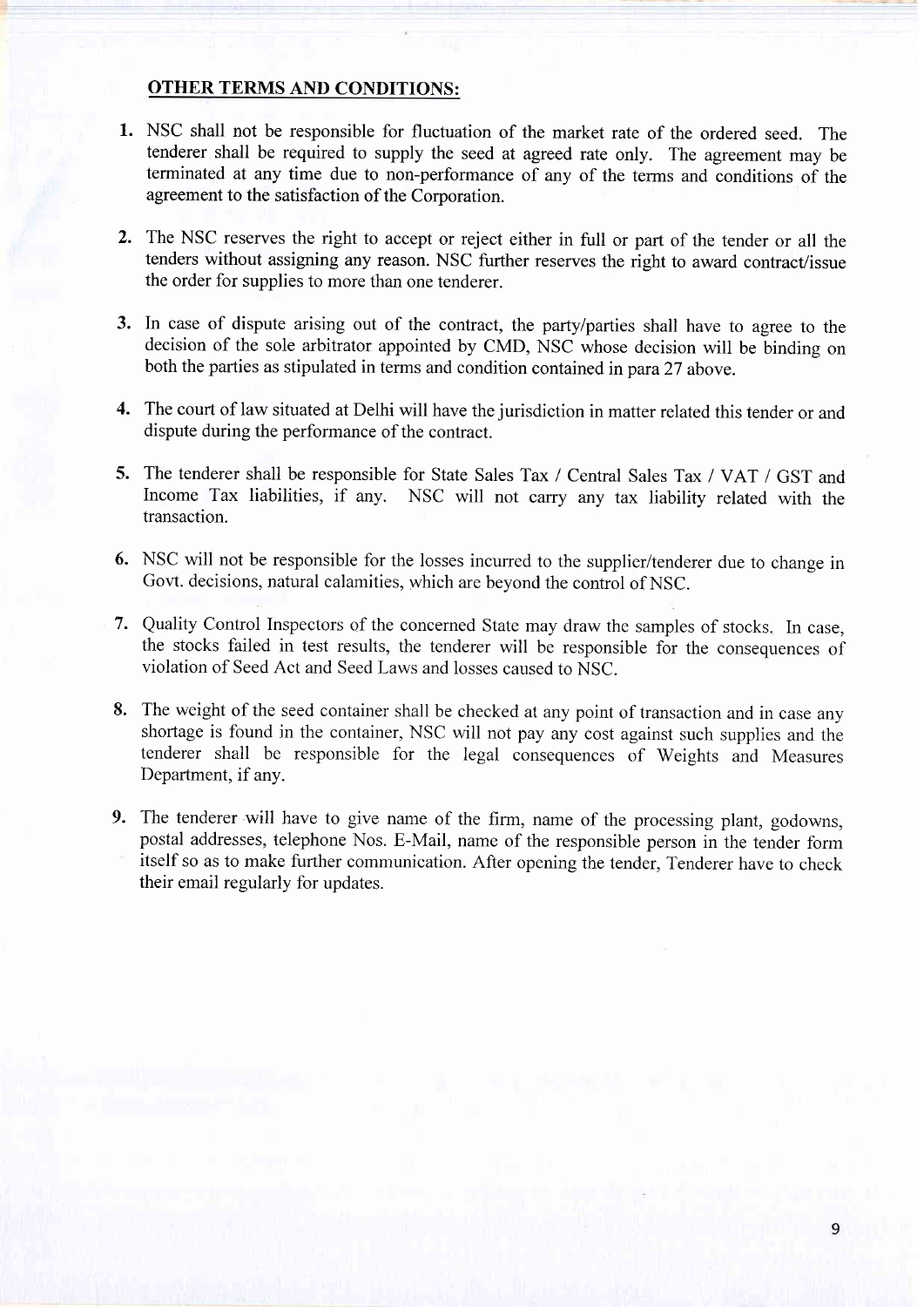#### REOUIREMENTS OF TECHNICAL BID

- l. Name & Address of the bidder with Phone No. and E-mail ID:
- 2. Seed Producer's Regn. No. with SSCA & its validity(Optional.):
- 3. Seed Processing Plant Reg. No. & its validity(Optional):
- 4. Seed License No. & its validity:
- 5. Seed Production Experience Years:
- 6. GST No.
- 7. Details of Seed Prodn./Supply of Prev. Two Yrs.
- 8. Valid certifrcate of MSE's registered with NSIC or any other body specified by Ministry of MSME (If applicable).
- 9. Details of Tender fee/EMD:
- 10. Photocopies of above items to be uploaded.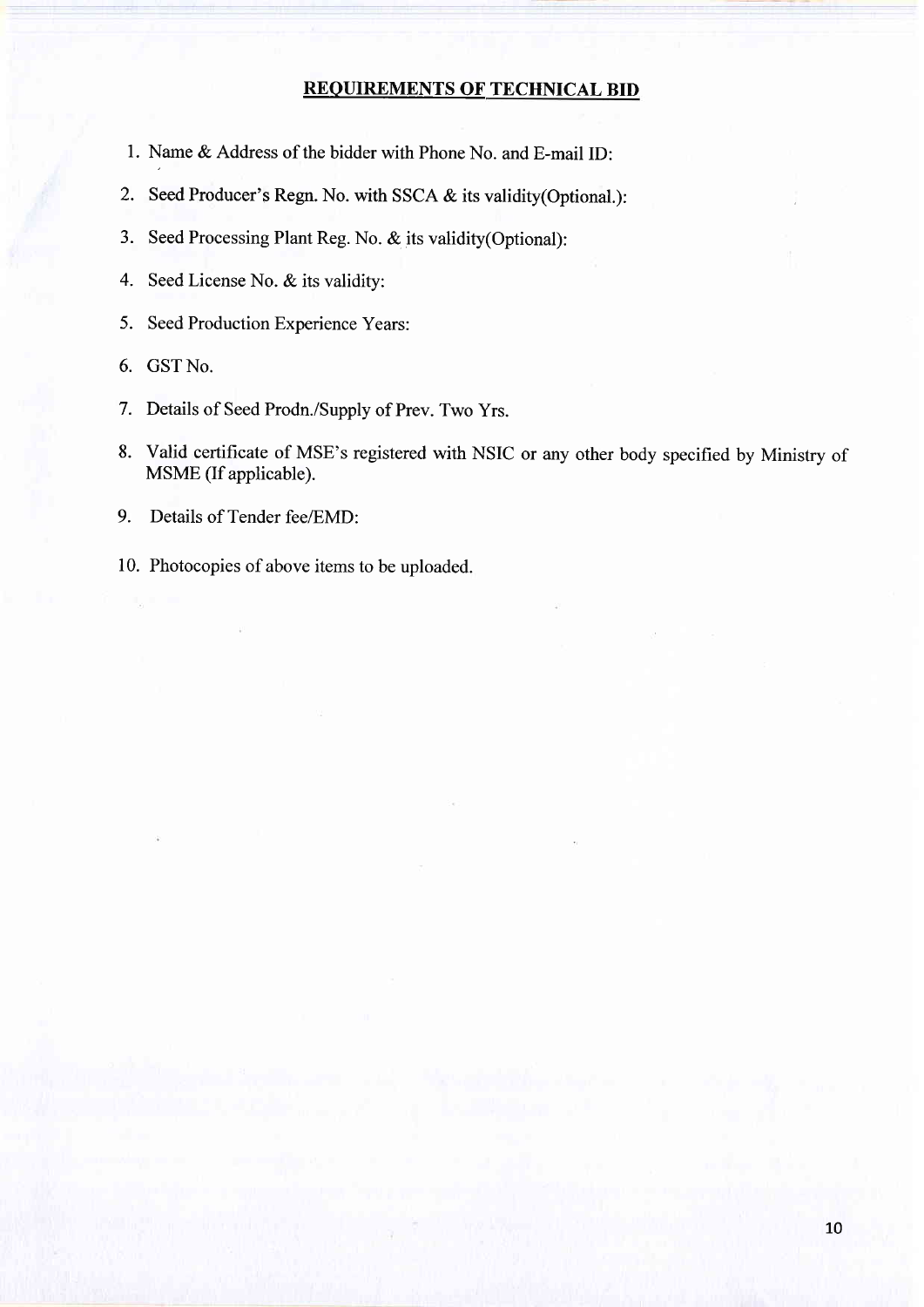#### PRICE BID FORMAT <u>(TO BE SUBMITTED IN FINANCIAL BID PART IN ONLINE FORM ONLY)</u>

| Sr.<br>No. | Crop  | Variety<br>œ  | Class                  | Quantity<br>Offered | Location of the<br>stock/Godown | Rate Rs. per Quintal for final packed seed quantity<br>in NSC's Bag (standard size) when packing material<br>is provided by NSC. |                                                                                     |
|------------|-------|---------------|------------------------|---------------------|---------------------------------|----------------------------------------------------------------------------------------------------------------------------------|-------------------------------------------------------------------------------------|
|            |       |               |                        | (Qtls.)             |                                 | Ex-Godown                                                                                                                        | FOR - Odisha (Delivery at<br>multilocations in different<br>blocks of Odisha state) |
|            |       | HS-4288       | $\overline{\text{CS}}$ |                     |                                 |                                                                                                                                  |                                                                                     |
|            |       |               | TL                     |                     |                                 |                                                                                                                                  |                                                                                     |
|            |       | JRM-5         | $\overline{\text{CS}}$ |                     |                                 |                                                                                                                                  |                                                                                     |
|            |       |               | <b>TL</b>              |                     |                                 |                                                                                                                                  |                                                                                     |
|            |       | JRM-3         | CS                     |                     |                                 |                                                                                                                                  |                                                                                     |
| 1.         | Mesta |               | <b>TL</b>              |                     |                                 |                                                                                                                                  |                                                                                     |
|            |       | $AMV-7$       | CS                     |                     |                                 |                                                                                                                                  |                                                                                     |
|            |       |               | TL                     |                     |                                 |                                                                                                                                  |                                                                                     |
|            |       | JRSH-1        | CS                     |                     |                                 |                                                                                                                                  |                                                                                     |
|            |       |               | <b>TL</b>              |                     |                                 |                                                                                                                                  |                                                                                     |
|            |       | MT-150        | CS                     |                     |                                 |                                                                                                                                  |                                                                                     |
|            |       |               | <b>TL</b>              |                     |                                 |                                                                                                                                  |                                                                                     |
|            |       | KBN-1         | CS                     |                     |                                 |                                                                                                                                  |                                                                                     |
|            |       |               | <b>TL</b>              |                     |                                 |                                                                                                                                  |                                                                                     |
| 2.         | Niger | DNS-4         | CS                     |                     |                                 |                                                                                                                                  |                                                                                     |
|            |       |               | <b>TL</b>              |                     |                                 |                                                                                                                                  |                                                                                     |
|            |       | <b>BNS-11</b> | <b>CS</b>              |                     |                                 |                                                                                                                                  |                                                                                     |
|            |       |               | <b>TL</b>              |                     |                                 |                                                                                                                                  |                                                                                     |
|            |       | JNS-30        | CS                     |                     |                                 |                                                                                                                                  |                                                                                     |
|            |       |               | TL                     |                     |                                 |                                                                                                                                  |                                                                                     |
|            |       | <b>JNS-28</b> | CS                     |                     |                                 |                                                                                                                                  |                                                                                     |
|            |       |               | <b>TL</b>              |                     |                                 |                                                                                                                                  |                                                                                     |